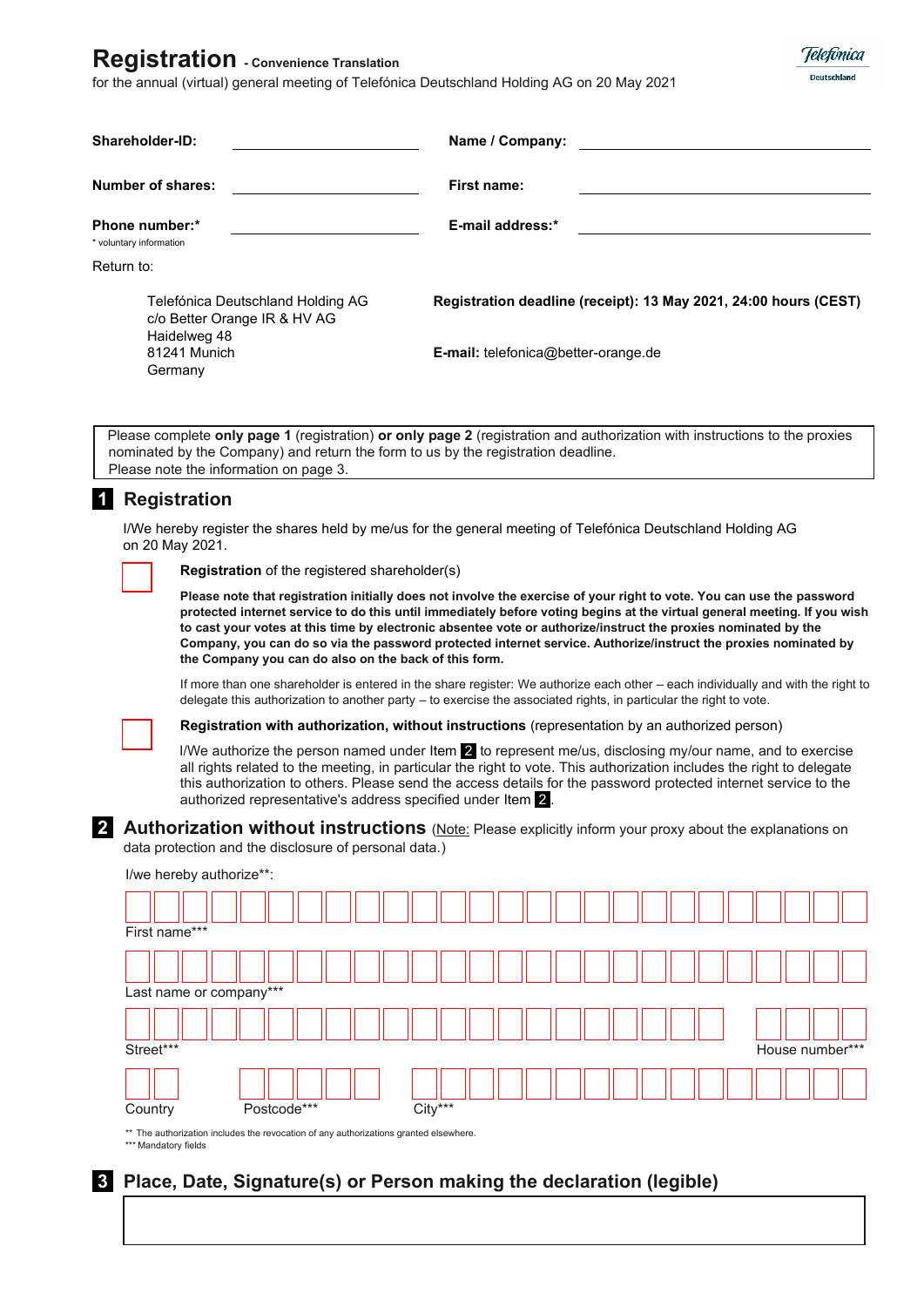# **Registration / Authorizing and instructing**



**the proxies nominated by the Company - Convenience Translation**

for the annual (virtual) general meeting of Telefónica Deutschland Holding AG on 20 May 2021

| Shareholder-ID:<br>Name / Company:                                                |                                                                                                                                                                                                                                                                                                                                                                                                                                                                                  |  |  |  |
|-----------------------------------------------------------------------------------|----------------------------------------------------------------------------------------------------------------------------------------------------------------------------------------------------------------------------------------------------------------------------------------------------------------------------------------------------------------------------------------------------------------------------------------------------------------------------------|--|--|--|
| Number of shares:<br>First name:                                                  |                                                                                                                                                                                                                                                                                                                                                                                                                                                                                  |  |  |  |
| Phone number:*<br>* voluntary information<br>Return to:                           | E-mail address:*                                                                                                                                                                                                                                                                                                                                                                                                                                                                 |  |  |  |
| Telefónica Deutschland Holding AG<br>c/o Better Orange IR & HV AG<br>Haidelweg 48 | Registration deadline (receipt): 13 May 2021, 24:00 hours (CEST)                                                                                                                                                                                                                                                                                                                                                                                                                 |  |  |  |
| 81241 Munich<br>Germany                                                           | E-mail: telefonica@better-orange.de                                                                                                                                                                                                                                                                                                                                                                                                                                              |  |  |  |
| an abstention.)                                                                   | Please tick unambiguously: (In case of receipt of several declarations of intent, the time of receipt shall count. Your instructions refer in each case to the proposed resolution<br>of the management board and/or supervisory board published in the Federal Gazette on 8 April 2021. If you do not make a mark or tick the box abstention, your instruction will be counted as                                                                                               |  |  |  |
| indicated below. Any declarations of intent made earlier are hereby revoked.      | <b>I/We</b> register the shares held by me/us for the general meeting of Telefónica Deutschland Holding AG on 20 May 2021<br>and authorize the proxies nominated by the Company for the general meeting on 20 May 2021, Ms Stefanie<br>Bernlochner and Mr Thomas Wagner, both employees of Better Orange IR & HV AG, Munich, each individually and<br>with the right to delegate their authorization to another party, to represent me/us and exercise my/our voting right(s) as |  |  |  |
| Individual instruction on an agenda item                                          | <b>Abstention</b><br>Yes<br>Nο                                                                                                                                                                                                                                                                                                                                                                                                                                                   |  |  |  |
| 2. Resolution on appropriation of balance sheet profit                            |                                                                                                                                                                                                                                                                                                                                                                                                                                                                                  |  |  |  |

|    | Individual instruction on an agenda item                                                                                                                                                                                                                                                                                                                                                                     | Yes | No | <b>Abstention</b> |
|----|--------------------------------------------------------------------------------------------------------------------------------------------------------------------------------------------------------------------------------------------------------------------------------------------------------------------------------------------------------------------------------------------------------------|-----|----|-------------------|
|    | 2. Resolution on appropriation of balance sheet profit                                                                                                                                                                                                                                                                                                                                                       | □   | П  |                   |
|    | 3. Resolution on the discharge of the members of the management board                                                                                                                                                                                                                                                                                                                                        |     |    |                   |
| 4. | Resolution on the discharge of the members of the supervisory board                                                                                                                                                                                                                                                                                                                                          | □   | П  |                   |
|    | 5. Resolution on the appointment of the auditor and the group auditor for the financial year<br>2021, as well as the auditor for a potential review of the half-year financial report for the<br>first six months of the financial year 2021 and any other potential interim financial<br>information:                                                                                                       |     |    |                   |
|    | Resolution on the appointment of the auditor and group auditor for the financial<br>a)<br>year 2021, the auditor for a potential review of the condensed financial statements<br>and interim management report contained in the half-year financial report as of<br>30 June 2021 and the auditor for a potential review of potential additional interim<br>financial information for the financial year 2021 | H   |    |                   |
|    | Resolution on the appointment of the auditor for a potential review of potential<br>b)<br>additional interim financial information for the financial year 2022, if such review is<br>conducted before the next general meeting.                                                                                                                                                                              | П   |    |                   |
|    | 6. Resolution on the approval of the remuneration system for the members of the<br>management board                                                                                                                                                                                                                                                                                                          | H   | П  |                   |
|    | 7. Resolution on the confirmation of the remuneration and resolution on the remuneration<br>system for the members of the supervisory board                                                                                                                                                                                                                                                                  | П   | П  |                   |
|    | 8. Election to the supervisory board:                                                                                                                                                                                                                                                                                                                                                                        |     |    |                   |
|    | Individual election of Ms Stefanie Oeschger<br>a)                                                                                                                                                                                                                                                                                                                                                            |     |    |                   |
|    | Individual election of Mr Ernesto Gardelliano<br>b)                                                                                                                                                                                                                                                                                                                                                          |     |    |                   |
|    | 9. Resolution on the cancellation of the existing and the creation of a new authorized<br>capital with the authorization to exclude the subscription right as well as the<br>corresponding amendment of the articles of association                                                                                                                                                                          | П   | П  |                   |
|    |                                                                                                                                                                                                                                                                                                                                                                                                              |     |    |                   |

**Motions and election proposals by shareholders pursuant to Section 126 para. 1 and Section 127 of the German Stock Corporation Act (Aktiengesetz - AktG)** are made accessible with an unambiguous ID at: www.telefonica.de/agm

| YES to the motion/election proposal with the ID:*                                       | n n    |   | $\Box$         |
|-----------------------------------------------------------------------------------------|--------|---|----------------|
| <b>NO</b> to the motion/election proposal with the ID:*                                 | $\Box$ |   | <b>Service</b> |
| <b>ABSTENTION</b> to the motion/election proposal with the ID:*                         |        | . |                |
| * Enter ID of the motion/motions or election proposal/election proposals by handwriting |        |   |                |

**Place, Date, Signature(s) or Person making the declaration (legible)**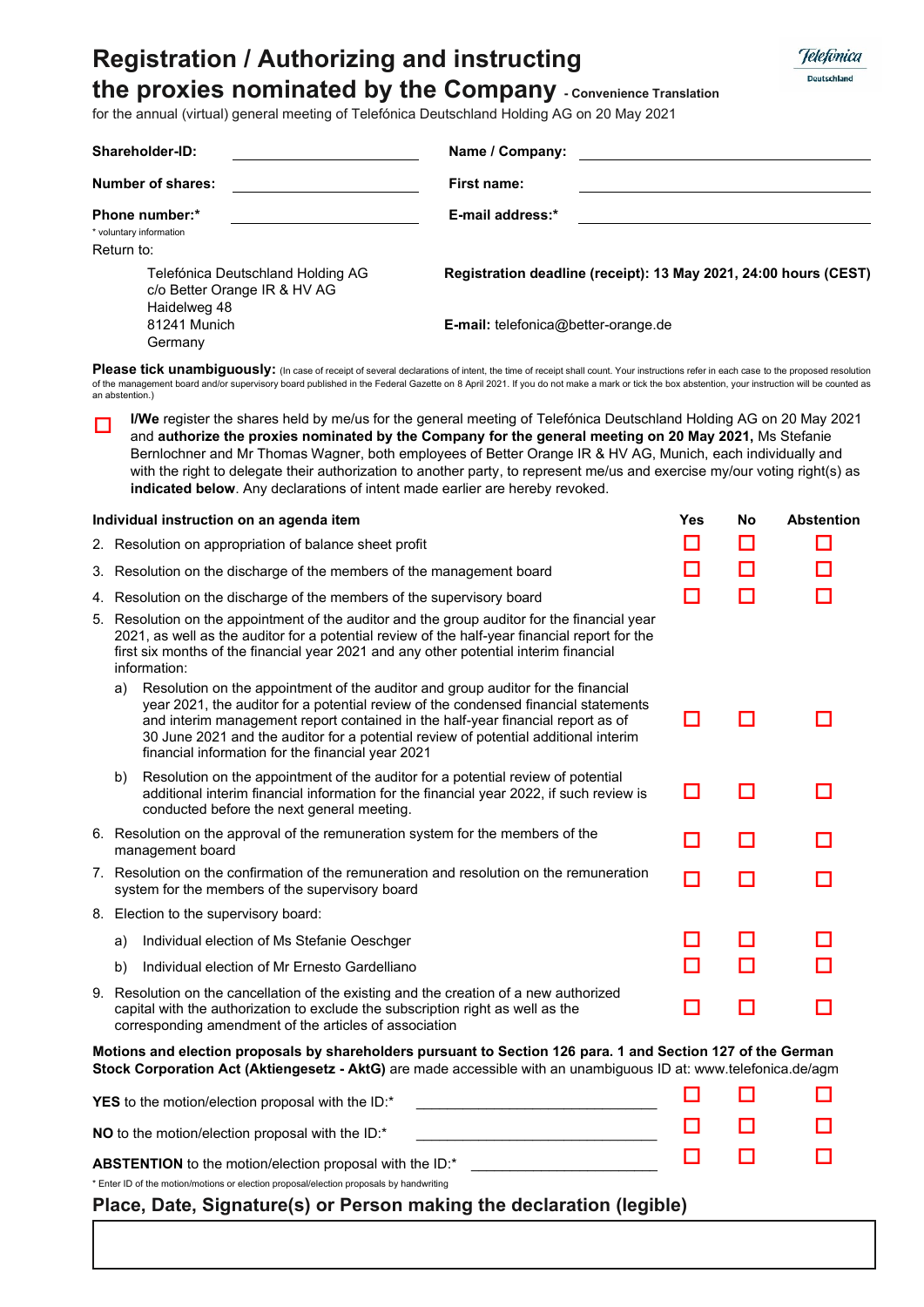### **Information - Convenience Translation**

#### **Please note the registration deadline!**

Your registration must be received by 13 May 2021, 24:00 hours (CEST).

#### **Registration for the general meeting**

You can register a online using the password protected internet service for the general meeting at www.telefonica.de/agm or **b** by sending us the enclosed registration form by post or e-mail.



#### a **Online using the password protected internet service for the general meeting at www.telefonica.de/agm**

At www.telefonica.de/agm you will find the link to the password protected internet service for the general meeting. Please log in there with your personal access details.

Telefònica **Deutschland** 

Shareholders who are entered in the Company's share register no later than 29 April 2021, 0:00 hours (CEST), will be sent their individual access data (access code and access password) together with the invitation to the virtual annual general meeting. However, for shareholders registered in the share register after this date, the options otherwise available for registration for the virtual annual general meeting (to on the registration form mentioned postal address or email address) until the registration deadline on 13 May 2021, 24:00 hours (CEST), will be available. The individual access data for the password protected internet service for the annual general meeting will be sent to these shareholders after receipt of the registration by the Company.

You can then register online for the general meeting. There you can also authorize a person of your choice or authorize and instruct the proxies nominated by the Company to exercise your right to vote, or exercise your right to vote by electronic absentee vote.

After timely registration, authorizing a person of your choice, voting by electronic absentee vote and authorizing and instructing the proxies nominated by the Company by using the password protected internet service are still possible until the start of voting at the virtual annual general meeting on 20 May 2021. Likewise, their revocation or change.

#### b **Using the registration form (via postal mail or e-mail)**

Please fill out **only** the front **or only** the back of the registration form.

#### **Front – Registration, authorization without instructions:**

Under Item 1 please mark whether you wish to register for the virtual general meeting yourself or grant a proxy authorization without instructions.

If you wish to grant a proxy authorization without instructions to a person of your choice, please also enter the details of the authorized representative under Item 2 . Complete the authorization process with your signature or by making a legible declaration naming the person making the declaration in Item 8. Please check whether and under what conditions the authorized representative is prepared to represent you. Please note that in this case Telefónica Deutschland Holding AG has no influence on whether your votes are actually represented at the general meeting. If you authorize more than one person, Telefónica Deutschland Holding AG may reject one or more of them.

#### **Back – Registration / Authorizing and instructing the proxies nominated by the Company:**

Please mark that you wish to authorize the proxies nominated by the Company.

Please cast your votes or give instructions to the proxies on all agenda items. Your instructions refer in each case to the proposed resolution of the management board and/or supervisory board published in the Federal Gazette on 8 April 2021.

Please complete the registration process with your signature or by making a legible declaration naming the person making the declaration. For processing purposes, it is assumed that the declarant(s) is/are authorized to make the declaration.

The proxies nominated by the Company can only exercise your right to vote in accordance with your instructions. The proxies nominated by the Company will not accept any authorizations to file objections to resolutions of the annual general meeting, to exercise the right to ask questions or to make motions.

If we receive more than one declaration of intent or if we receive them by different means of transmission, the last declaration of intent received is considered binding.

#### **Please take into account the time it takes for your post to reach the recipient and return the registration form in time. If you have received more than one registration form, please return all forms completed.**

#### **Hotline**

If you have any questions regarding registration and granting authorizations and issuing instructions, please call our general meeting hotline at +49 (0)89 211 297 78, Monday to Friday between 9:00 hours (CEST) and 17:00 hours (CEST) or write an e-mail to aktionaersportal2021@better-orange.de.

#### **Change of address**

Your custodian bank has forwarded your details as printed on the registration form for entry in the share register. Please check this information. If the information is incorrect, please pass on your change of address to your respective house bank/custodian bank.